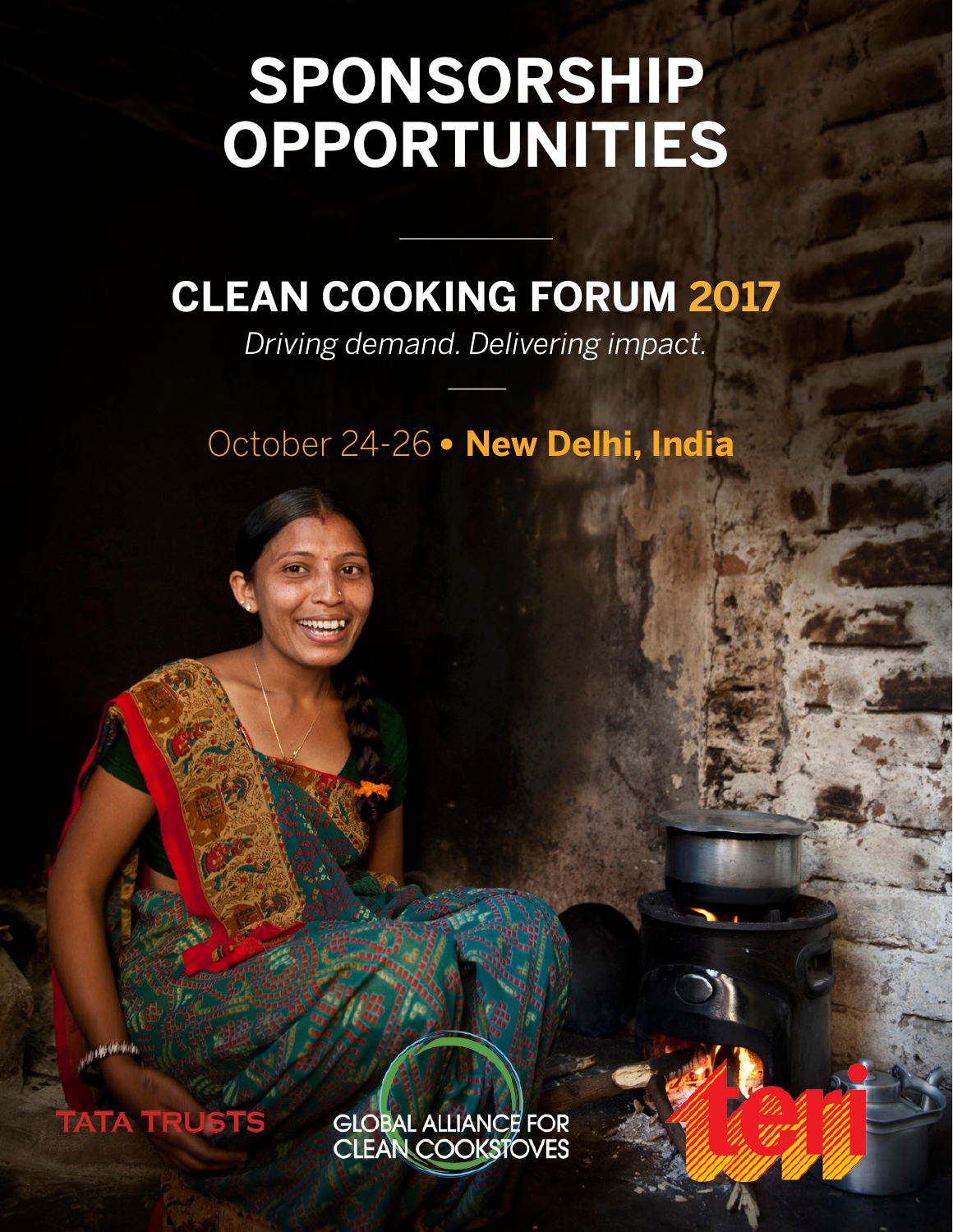# **ABOUT THE CLEAN COOKING FORUM 2017**

The Clean Cooking Forum 2017 will bring together hundreds of private, public, and NGO leaders from across the clean cooking market and related sectors for five days of networking, stove and fuel demonstrations, and open discussions on means of advancing the market, translating research to policy, effective methods for creating awareness and driving demand, address the issue of household energy pollution and deliver impact through the use of clean and more efficient cookstoves and fuels.

# **KEY OBJECTIVES & SPONSORSHIP IMPACT**

- Convene 500+ experts from across the market, including entrepreneurs, financing intermediaries, banks, multilateral organizations, development agencies, testing institutions, UN agencies, national governments, philanthropists and academics to share their efforts to accelerate the growth of the clean cookstoves and fuels markets around the world;
- Provide an opportunity for stakeholders in the sector to share innovative solutions to improve the design, performance, manufacturing, distribution and financing of clean and efficient cookstoves and fuels;
- Showcase a variety of different business models that are at or close to commercial viability and the areas still in need of financing and the types of financial instruments that can now support further growth;
- Serve as a pivot to translate standards, research and evidence into policy that can enable and strengthen markets and marketing and behavior change approaches to drive demand and deliver impact;
- Better understand the steps that the Government of India and private sector have taken to ensure LPG is available for cooking;
- Broker new partnerships across the clean cooking value chain to ensure continued strong market growth;
- Showcase how countries are including clean cooking in their national development and climate action plans to achieve the Global Goals.

# **WHAT YOUR SUPPORT WILL ACHIEVE**

- Gatalyze the sector by integrating public and private sector partners into existing Alliance behavior change programing in focus countries, and enhancing the understanding of consumer markets;
- Broker strategic partnerships that bring together the assets and expertise of public, private, and civil society sector partners with the reach, platform, capabilities, and goals of the Alliance;
- Leverage other donor and investor capital in a manner that creates exponential impact;
- Share best practices in women's empowerment, environmental protection, women's and children's health solutions, and strengthening public health interventions;
- **Build markets** through investment in Alliance financing mechanisms and funds to scale the sector.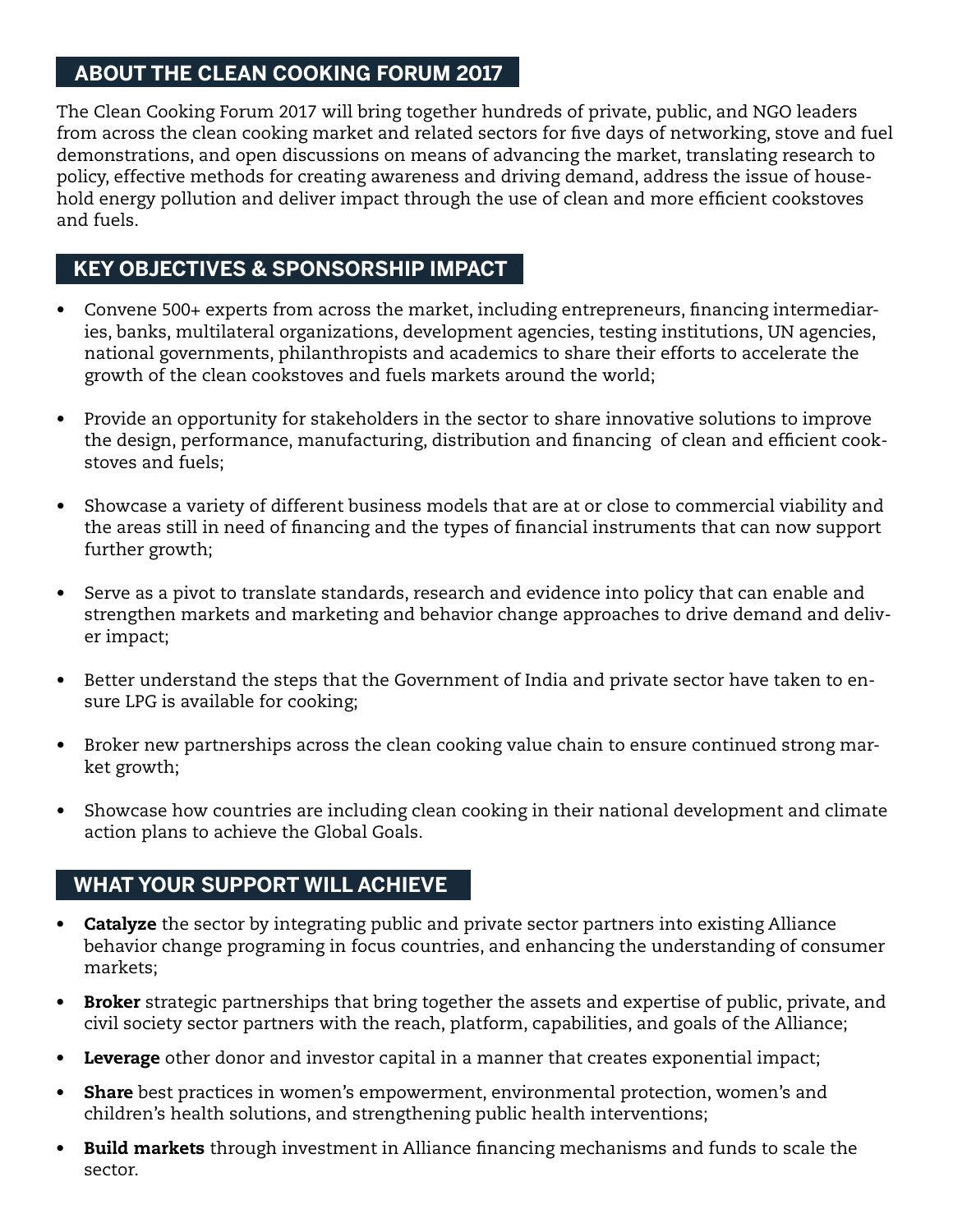# **SPONSORSHIP LEVELS AND BENEFITS**

#### Platinum Level – \$75,000

- Verbal recognition and signage at key note address
- Representative remarks at the welcome reception
- Company listing (200 words) in Forum program
- Logo on tote bags and inclusion of two promotional items
- Signage at dinner, reception, & cultural event
- Inclusion in media "shout outs"
- Recognition in pre- and post-event publications/communications
- Recognition and link on conference website
- 10 comped Forum registrations

#### Gold Level – \$50,000

- Signage at key note address
- Recognition at the welcome reception
- Listing (100 words) in conference program
- Placement of one promotional item in tote bags
- Signage at lunch events
- Inclusion in social media "shout outs"
- Recognition in pre- and post-event publications/communications
- Recognition and link on conference websites
- 6 comped Forum registrations

#### Silver Level – \$25,000

- Company listing (50 words) in conference program
- Signage at coffee/snack breaks
- Inclusion in social media "shout outs"
- Recognition in pre- and post-event publications/communications
- Recognition and link on conference website
- 3 comped Forum registrations

# **PROMOTIONAL SPONSORSHIP OPPORTUNITIES**

#### Presentation Flash Drive – \$10,000

All attendees will receive the conference presentations on flash drive

#### Mobile App – \$10,000

Mobile app for use by attendees to access Forum materials, agendas, and logistical information

#### Attendee Travel Sponsorship – \$3,000 (per attendee)

Sponsorship supports select attendees travel and accommodations at the conference. Unfortunately, we are not able to match sponsors with specific participants